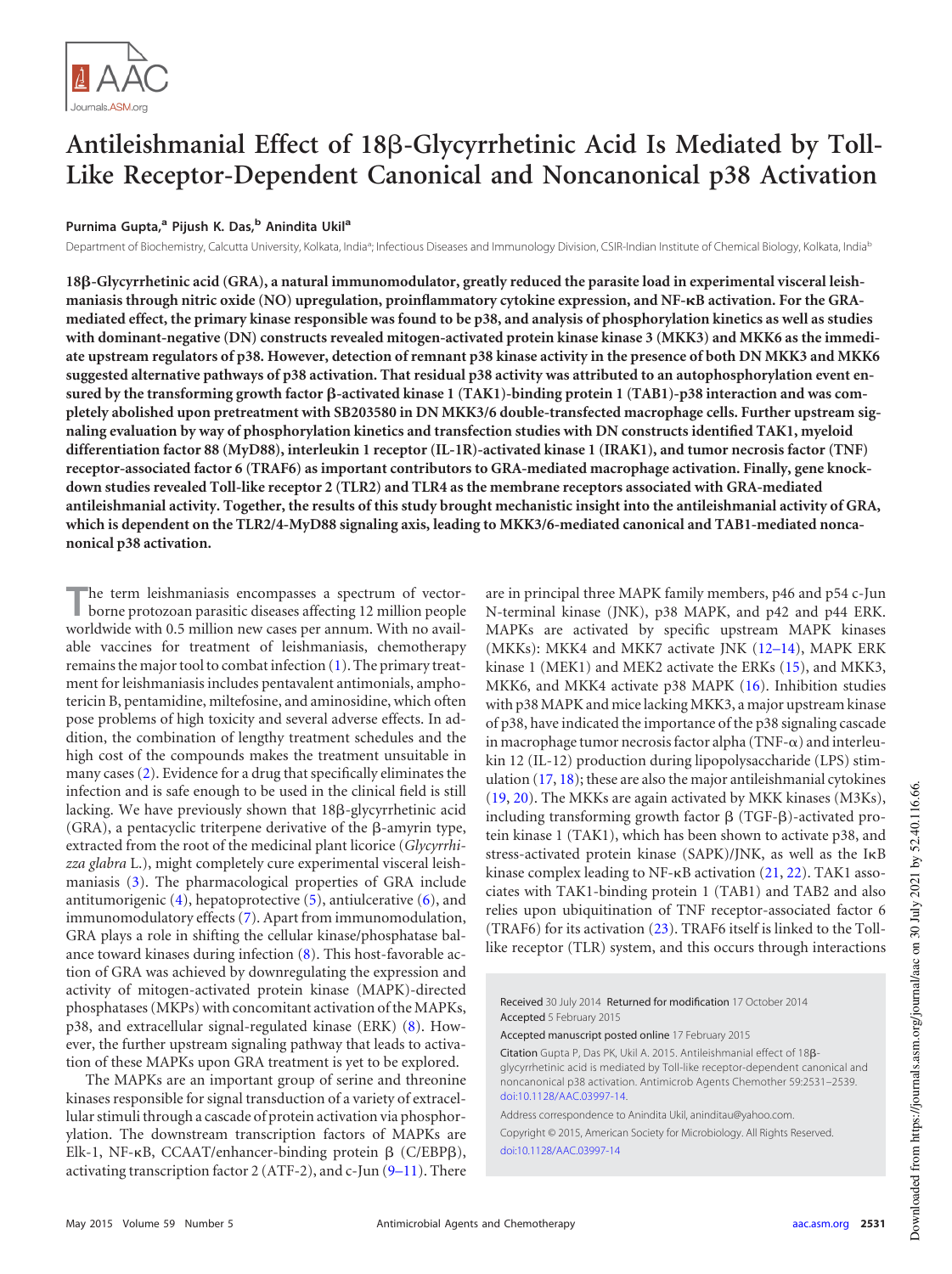with IL-1R-associated kinase 1 (IRAK1) and IRAK4 and adaptor protein myeloid differentiation factor 88 (MyD88) [\(24](#page-7-11)[–](#page-7-12)[26\)](#page-7-13).

TLR signaling plays an important role in the immune response against *Leishmania* parasites, as evident from gene knockout studies [\(27\)](#page-7-14). For instance, MyD88-deficient mice develop progressive lesions with a dominant Th2 response [\(28\)](#page-7-15). *In vivo* studies revealed important roles of TLR4 in the control of infection via early induction of inducible nitric oxide synthase (iNOS) [\(29\)](#page-7-16). TLR9 mediates NK cell activation and inflammatory cytokine synthesis in animal models of visceral and cutaneous leishmaniasis [\(30,](#page-7-17) [31\)](#page-7-18). *Leishmania* lipophosphoglycan (LPG), an abundant molecule on the surfaces of promastigotes, is known to signal via TLR2. Our recent work suggests important roles of TLRs in both the recognition and modulation of immune responses against *Leishmania* parasites [\(32,](#page-7-19) [33\)](#page-7-20). Moreover, the silencing of IRAK1, MyD88, TLR2, or TLR3 attenuated the release of TNF- $\alpha$  and nitric oxide following infection of gamma interferon (IFN- $\gamma$ )-primed macrophages by *Leishmania donovani* promastigotes [\(34\)](#page-7-21). On the basis of this information, we hypothesized that GRA-mediated MAPK activation might be associated with TLRs, and in order to define the mechanism of MAPK activation by GRA, we directed our findings to understanding the upstream signaling events that ultimately lead to proinflammatory cytokine production and elimination of intramacrophage pathogens.

#### **MATERIALS AND METHODS**

**Ethics statement.** This study was carried out in accordance with the recommendations in the Guide for the Care and Use of Laboratory Animals of the National Institutes of Health. The protocol used was approved by the committee on the Ethics of Animal Experiments of Indian Institute of Chemical Biology (permit number 147-1999).

**Cell culture, parasites, and infection.** The promastigotes of *L. donovani*strain MHOM/IN/1983/AG83 were maintained in medium 199 (Invitrogen Life Technologies) supplemented with 10% fetal calf serum (FCS) (Invitrogen), 50  $\mu$ g/ml streptomycin, and 50 U/ml penicillin. The murine macrophage cell line RAW 264.7 was maintained at 37°C and 5% CO<sup>2</sup> in RPMI 1640 (Invitrogen Life Technologies) supplemented with 10% FCS, streptomycin (100 g/ml), and penicillin (100 U/ml). *In vitro* infection was done in the RAW 264.7 cell line using stationary-phase promastigotes at a 10:1 parasite-to-macrophage ratio. For the *in vivo* experiments, female BALB/c mice were injected with 10<sup>7</sup> *L. donovani* promastigotes via the tail vein. GRA (Sigma-Aldrich) (50 mg/kg of body weight/day) was administered intraperitoneally 3 times, 5 days apart, starting at 10 days postinfection. In certain experiments, infected mice were treated with the p38 inhibitor SB203580 HCl (10 mg/kg, twice weekly) or the ERK inhibitor PD0325901 (20 mg/kg, twice weekly) along with GRA. Infection was assessed by removing the spleens and livers from infected mice at the indicated times and determining the parasite burdens from Giemsa-stained impression smears. Data are presented as Leishman-Donovan units (LDU) as described earlier [\(35\)](#page-7-22).

**Reagents, antibodies, and constructs.** All antibodies were purchased from Santa Cruz Biotechnology and Cell Signaling Technology. All chemicals were from Sigma-Aldrich, unless indicated otherwise. Dominantnegative (DN) MyD88 (152–296) and IRAK1 (1–217) were kindly provided by M. Muzio (Department of Immunology and Cell Biology, Mario Negri Institute, Milan, Italy) [\(36,](#page-7-23) [37\)](#page-7-24). Wild-type (WT) and DN TRAF6 were gifts from J. Inoue (Institute of Medical Science, University of Tokyo, Tokyo, Japan) [\(38\)](#page-7-25). DN (K63W) TAK1 was a gift from K. Matsumoto (Nagoya University, Nagoya, Japan) [\(39\)](#page-7-26). MKK3 and MKK6 were obtained from D. R. Alessi (Medical Research Council, Protein Phosphorylation Unit, Department of Biochemistry, University of Dundee, Scotland).

**Immunoprecipitation and immunoblotting.** Cells were lysed in lysis buffer (Cell Signaling Technology), and the protein concentrations were estimated using the Bio-Rad protein assay (Bio-Rad). For immunoprecipitation experiments, precleared cell lysates  $(500 \mu g)$  were incubated overnight with the specific primary antibody at  $4^{\circ}$ C. Thereafter, 25  $\mu$ l of protein A/G plus agarose beads (Santa Cruz Biotechnology) was added to the mixture and incubated for 4 h at 4°C. Immune complexes were washed three times with ice-cold lysis buffer. The immunoprecipitated samples and whole-cell lysates were resolved on 10% SDS-PAGE and then transferred to a nitrocellulose membrane (Millipore). The membranes were blocked with 5% bovine serum albumin (BSA) in wash buffer (Tris-buffered saline [TBS] with 0.1% Tween 20) for 1 h at room temperature and probed with the primary antibody overnight at the dilution recommended by the suppliers. Membranes were washed three times with wash buffer and then incubated with alkaline phosphatase-conjugated secondary antibody, washed, and detected by hydrolysis of 5-bromo-4-chloro-3-indolylphosphate (BCIP) chromogenic substrate according to the manufacturer's instructions.

**Cytokine analysis by ELISA.** Enzyme-linked immunosorbent assays (ELISA) were done using a sandwich ELISA kit (Quantikine M; R&D Systems, Minneapolis, MN, USA). The detection limits of these assays were  $>$  5.1,  $>$  2.5, and  $>$  4 pg/ml for TNF- $\alpha$ , IL-12p70, and IL-10, respectively.

**Transient transfection.** RAW 264.7 cells  $(2 \times 10^6)$  were transfected with  $1 \mu$ g of small interfering RNA (siRNA) according to the manufacturer's instructions (Santa Cruz Biotechnology). Scrambled siRNA was used as the control.

**Densitometric analysis.** Densitometric analyses for all experiments were carried out using Quantity One software (Bio-Rad, Hercules, CA, USA). Band intensities were quantified, and the values were normalized to the endogenous control and are expressed in arbitrary units indicated as fold change values below the individual blots.

**Statistical analysis.** The data shown are representative of three independent experiments unless otherwise stated as *n* values given in the legend. Results are expressed as means  $\pm$  standard deviations (SD). Student's *t* test was employed to assess the statistical significances of differences among pairs of data sets. A *P* value of 0.05 was considered significant.

# **RESULTS**

**Analysis of MAPK pathway activation effect upon infection and**

**GRA treatment.** Our earlier studies documented that GRA exerts its antileishmanial effect by upregulating production of iNOS and proinflammatory cytokines  $(3, 8)$  $(3, 8)$  $(3, 8)$ . We next investigated the MAPK signaling pathways which are important for regulation of these downstream effector molecules. Analysis of all of the three major MAP kinases in GRA (20  $\mu$ M)-treated infected RAW 264.7 cells revealed maximum phosphorylation of p38 (3.9-fold over that for infected cells,  $P = 0.0005$ ) [\(Fig. 1A\)](#page-2-0) with much lower activation of ERK (2.2-fold over that for infected,  $P = 0.032$ ) at 4 h posttreatment [\(Fig. 1B\)](#page-2-0). However, the levels were lower than only those for GRA-treated cells for p38 (4.8-fold over that for infected cells,  $P = 0.0005$ ) [\(Fig. 1A\)](#page-2-0) and for ERK (2.8-fold over infected cells,  $P = 0.0091$ ) [\(Fig. 1B\)](#page-2-0). No phosphorylation was observed for JNK in infected and/or GRA-treated cells [\(Fig. 1C\)](#page-2-0).

**Roles of p38 and ERK in** *in vivo* **antileshmanial activity of GRA.** To ascertain the roles of p38 and ERK in GRA-mediated modulation of disease progression, the *in vivo* antileishmanial activity of GRA was evaluated in the presence of either the p38 inhibitor SB203580 HCl (10 mg/kg/day) or the ERK inhibitor PD0325901 (20 mg/kg/day), and the liver and spleen parasite burdens were measured. The infected control mice received only phosphate-buffered saline (PBS). In contrast to the GRA-treated mice in which at 6 weeks postinfection a marked decrease was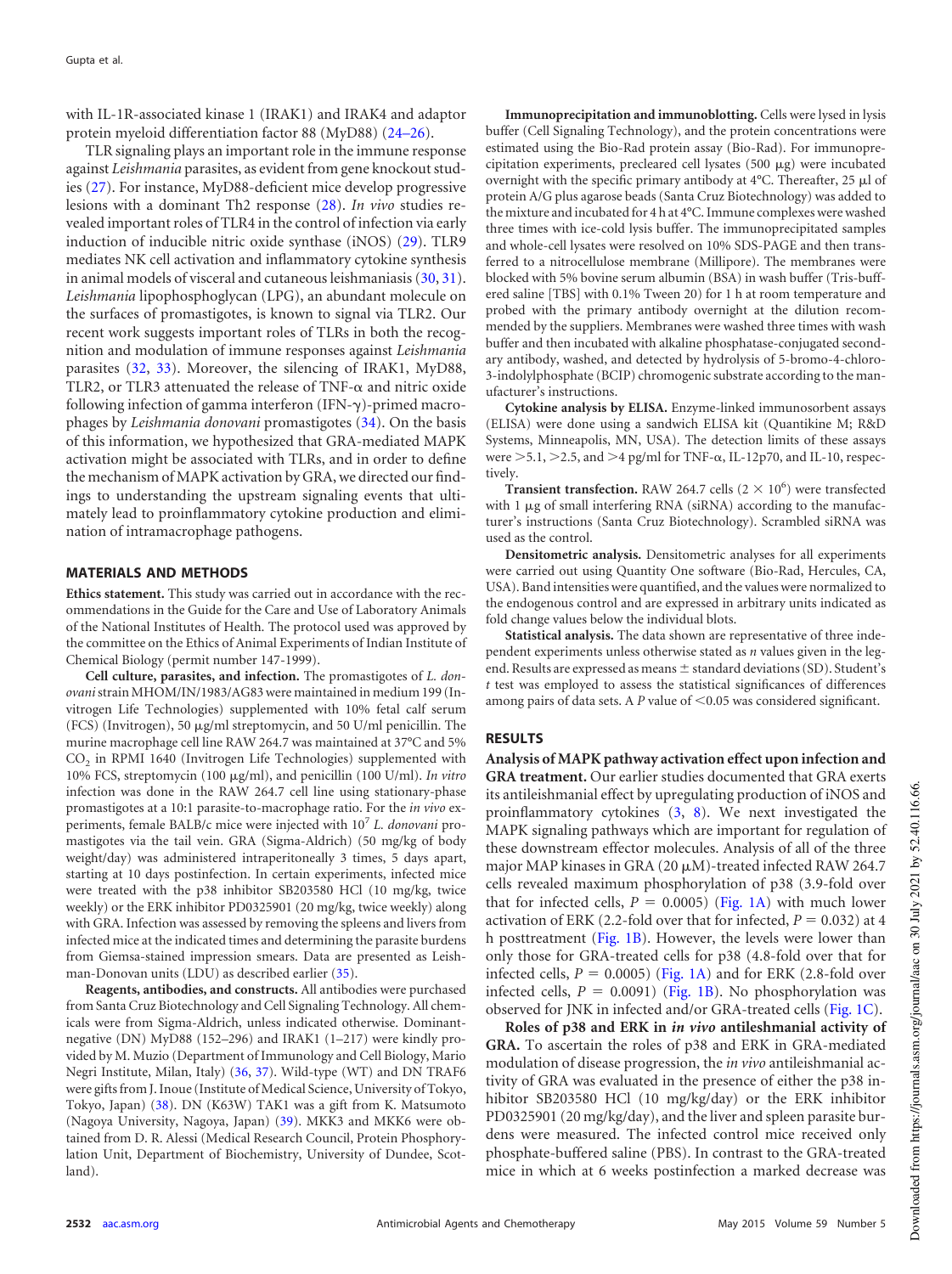

<span id="page-2-0"></span>**FIG 1** Analysis of MAPK pathway activation effect on infection and GRA treatment. (A, B, and C) RAW264.7 cells (2 10<sup>6</sup> /ml) were infected with *L. donovani* promastigotes (macrophage/parasite ratio, 1:10) and then were either treated with 20  $\mu$ M GRA for 4 h or left untreated. The levels of p38 and phosphorylated p38 (p-p38) (A), ERK and p-ERK (B), and JNK and p-JNK were detected by Western blotting. The bands were analyzed densitometrically, and fold changes are indicated below each blot. All experiments were repeated at least three times each, and one set of representative data is shown.

observed in the spleen and liver parasite burdens (98.1% and 94.9% reductions for the spleen and liver, respectively, compared to those for the infected control,  $P = 0.0001$ ) [\(Fig. 2A](#page-2-1) and [B\)](#page-2-1), the effect was significantly less in SB203580-treated mice (54.4% and 43.9% suppressions were found for spleen and liver, respectively, at 6 weeks compared to that for the infected control,  $P = 0.0007$ and  $P = 0.0018$ , respectively). On the contrary, a much less pronounced effect was found in PD0325901-treated mice [\(Fig. 2A](#page-2-1) and [B\)](#page-2-1). The significant difference in LDU between 4 and 6 weeks emerged only when the p38 inhibitor was used along with GRA, not when the ERK inhibitor was used. This is in agreement with the Western blot observation and confirmed that the GRA-mediated antileishmanial effect is primarily mediated by p38, not ERK. p38 MAPK-mediated downstream signaling is known to be associated with upregulation of antileishmanial proinflammatory cytokines like TNF- $\alpha$  and downregulation of a disease-favoring anti-inflammatory cytokine like IL-10 [\(8\)](#page-6-7). Therefore, to assess further the relative importance of p38 and ERK1/2 MAP kinases in the GRA-mediated antileishmanial effect, splenocytes were isolated from the control, GRA-administered, and inhibitor-treated mice, and the levels of TNF- $\alpha$  and IL-10 were measured [\(Table 1\)](#page-3-0). GRA treatment resulted in a significant increase in TNF- $\alpha$  (8.1fold increase over that of the untreated infected control at 4 weeks postinfection,  $P = 0.0001$ ) with a concomitant decrease in IL-10 (69.5% reduction compared to that of the untreated infected control at 4 weeks postinfection,  $P < 0.0001$ ) [\(Table 1\)](#page-3-0). Selective blockade of the p38 pathway resulted in a reduction of the GRAinduced TNF- $\alpha$  production (63.5% reduction compared to that of the GRA-treated infected mice at 4 weeks postinfection, *P* 0.0004) as well as suppression of IL-10 synthesis (24.4% compared to 69.5% in GRA-treated infected mice at 4 weeks postinfection, *P* 0.0001) [\(Table 1\)](#page-3-0). Inhibition of the ERK pathway had a much less prominent effect. All of these results collectively documented that p38 MAPK plays a more predominant role than ERK in the antileishmanial effect of GRA.

**MKK3/6 is involved in GRA-mediated p38 activation.** The identification of p38 as the major MAP kinase responsible for the GRA-mediated antileishmanial effect prompted us to investigate the status of the immediate upstream kinases of p38, MKK3, and MKK6. Similar to that of p38, the maximum phosphorylation of MKK3/6 was found at 4 h in GRA-treated infected macrophages  $(3.8\text{-fold}, P = 0.0001)$  [\(Fig. 3A\)](#page-3-1). On the other hand, infected macrophages did not show any MKK3/6 phosphorylation [\(Fig. 3A\)](#page-3-1). Other MAP kinase kinase (MAPKK) activation (MKK4/7) was also not observed in either GRA-treated or untreated *Leishmania*infected macrophages, indicating the absence of any role of this pathway in GRA-mediated p38 activation (data not shown). To further understand the role of MKK3/6 in GRA-mediated p38 activation, macrophages were transiently transfected with the dominant-negative constructs of MKK3 or MKK6. The activation of p38 was significantly diminished in DN MKK3-transfected  $(47.4\% \text{ reduction from that for WT MKK3}, P = 0.01)$  [\(Fig. 3B\)](#page-3-1) or DN MKK6-transfected (46.9% reduction from that for WT MKK6,  $P = 0.017$ ) [\(Fig. 3C\)](#page-3-1) macrophages, suggesting the importance of these MAP kinase kinases in GRA-mediated p38 activation. To further ascertain whether double transfection of MKK3 and MKK6 dominant-negative constructs might completely inhibit p38 activation, we simultaneously transfected GRA-treated infected macrophages with both the constructs. Surprisingly, some p38 activation was still found to be present in the presence of both the dominant-negative constructs (54.2% reduction from that for WT MKK3/6,  $P = 0.007$  [\(Fig. 3D\)](#page-3-1), thus hinting that some other mode of upstream activation is responsible for the residual activity of p38 in GRA-treated cells.

**Residual phosphorylation of p38 is a result of an autophosphorylation event.**Incomplete inhibition of p38 phosphorylation in DN MKK3/6-transfected cells indicated an alternative p38 activation mechanism. It was earlier reported that p38 activation can be achieved in an MKK-independent pathway where autophosphorylation of p38 takes place upon association with TAB1 [\(40\)](#page-7-27).



<span id="page-2-1"></span>**FIG 2** Determination of p38-mediated antileishmanial activity of GRA *in vivo*. Spleen (A) and liver (B) parasite burdens were determined every 2 weeks in each group and are expressed as LDU  $\pm$  SD. Animal experiments were done with five animals per group. Error bars represent means  $\pm$  SD;  $n = 5$ . Statistical significance was determined by Student's  $t$  test and indicated by asterisks as follows:  $*P < 0.05; **P < 0.01; **P < 0.001$ .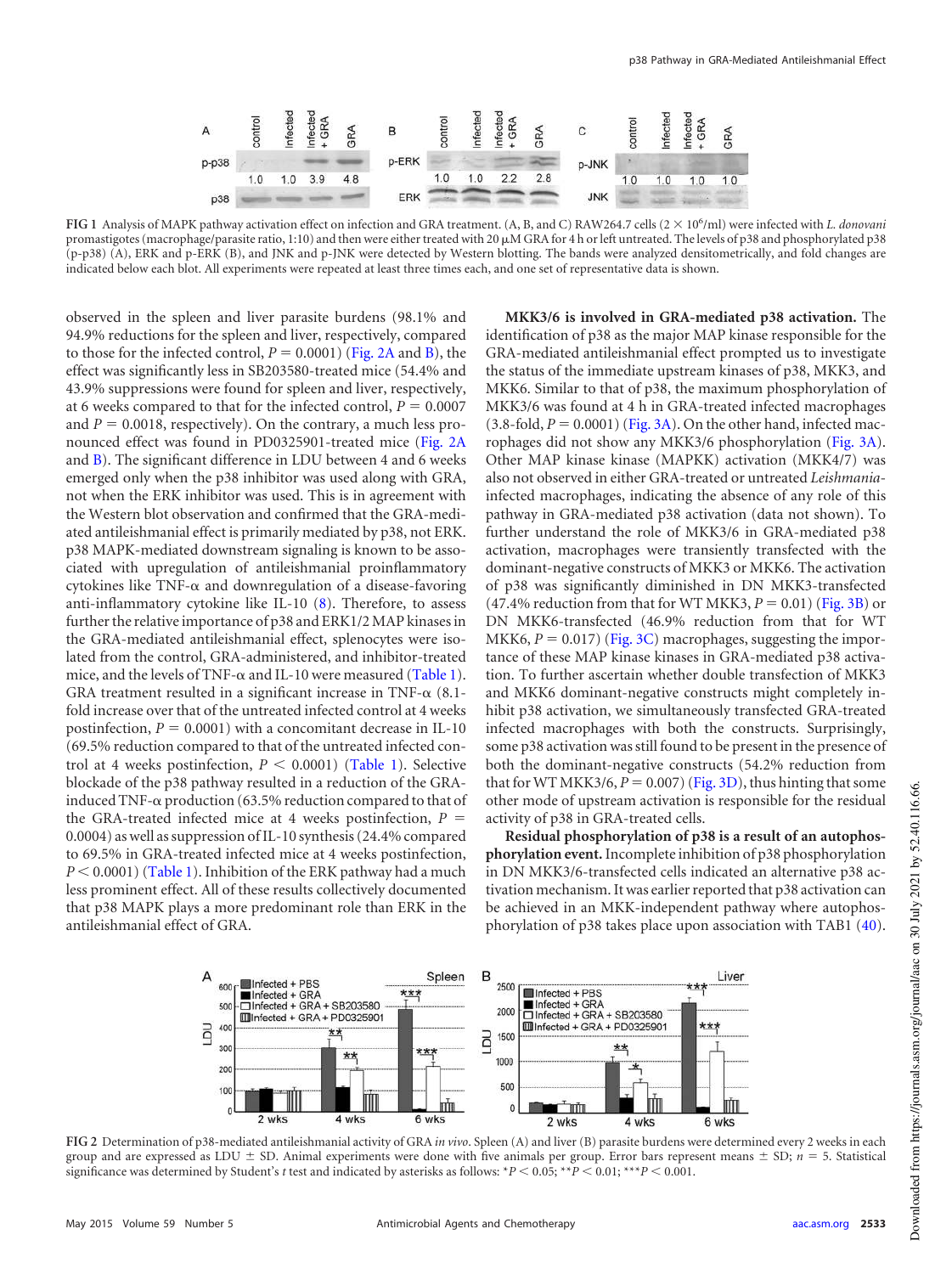| Treatment        | TNF- $\alpha$ (pg/ml) <sup>a</sup> | IL-10 $(pg/ml)^a$    |
|------------------|------------------------------------|----------------------|
| $Infected + PBS$ | $102.4 \pm 13.1$ A                 | $1,043.3 \pm 69.1$ A |
| Infected $+$ GRA | $824.9 \pm 82.7$ ABC               | $318.3 \pm 24.1$ ABD |
| Infected $+$ GRA |                                    |                      |
| SB203580         | $301.4 \pm 12.8$ B                 | $789.1 \pm 43.6 B$   |
| PD00325901       | $606.2 \pm 69.8$ C                 | $584.2 \pm 51.6$ D   |
|                  |                                    |                      |

<span id="page-3-0"></span>**TABLE 1** Cytokine levels in 4-week *L. donovani*-infected BALB/c mice after various treatments

*a* Values are means  $\pm$  SD;  $n = 5$ . Letters indicate combinations whose values were significantly different by Student's *t* test: A and B,  $P < 0.001$ ; C,  $P < 0.05$ ; D,  $P < 0.01$ .

We thus thought it worthwhile to check if p38 autophosphorylation also occurs in GRA-stimulated cells. To this end, we used the pharmacological inhibitor SB203580, which does not prevent MKK-mediated p38 transphosphorylation but instead occupies the ATP-binding pocket within the p38 kinase cleft, thereby preventing its downstream kinase activity [\(41\)](#page-7-28). Accordingly, cells were transfected with both DN MKK3 and DN MKK6 and treated with SB203580 prior to GRA stimulation and infection. Whereas WT MKK3/6-transfected SB203580-pretreated cells showed 25.8% reduced p38 phosphorylation compared to GRA-treated infected cells [\(Fig. 4A\)](#page-4-0), DN MKK3/6-transfected SB203580 treated cells showed almost complete inhibition of p38 activation (77.6% reduction from that of WT MKK3/6-transfected SB203580-treated cells,  $P = 0.0005$ ) [\(Fig. 4A\)](#page-4-0), indicating both autophosphorylation and MKK3/6-mediated transphosphorylation for GRA-mediated p38 activation. To confirm whether GRA stimulation in infected cells might induce an interaction between p38 and TAB1 to stimulate the residual p38 activation in the absence of MKK3/6, coimmunoprecipitation studies were performed by Western blotting with immunoprecipitated phosphorylated p38 (p-p38) using anti-TAB1 antibody. This revealed a significantly higher association between p-p38 and TAB1 in GRAtreated infected cells compared to that in the infected control (4.3 fold,  $P = 0.0013$ ) [\(Fig. 4B\)](#page-4-0). Transfection with DN MKK3/6 significantly reduced the level of phosphorylated p38, but a strong association with TAB1 was still seen, suggesting that the TAB1 mediated p38 autophosphorylation is independent of MKK3/6. On the other hand, SB203580-mediated inhibition resulted in a marked decrease in this association  $(74.5\%, P = 0.0017)$  [\(Fig. 4B\)](#page-4-0) in spite of a higher p-p38 level. In order to validate these findings, coimmunoprecipitation studies were performed with immunoprecipitated TAB1 and immunoblotting with anti-p-p38 antibody, and similar results were observed (84.2% reduction in cells pretreated with SB203580 from that in GRA-treated infected cells,  $P = 0.0004$ ) [\(Fig. 4C\)](#page-4-0). No p-p38 was detected in the infected control [\(Fig. 4B](#page-4-0) and [C\)](#page-4-0), documenting that both pathways remained inactive during infection. Next, to assess the roles of these pathways in GRA-mediated proinflammatory cytokine production, macrophage cells were either transfected with DN MKK3/6 alone and/or preincubated for 1 h with the p38 inhibitor SB203580 before infection and GRA stimulation. Selective blockade of the MKK3/6 pathway resulted in reductions of 57.4% for IL-12 and 57.5% for TNF- $\alpha$  compared to those for WT MKK3/6  $(P = 0.0005)$ , whereas simultaneous transfection with DN MKK3/6 and pretreatment with SB203580 led to reductions of 67.8% for IL-12 and 66.7% for TNF- $\alpha$  ( $P = 0.0002$ ) [\(Table 2\)](#page-4-1). Interestingly, pretreatment of cells with SB203580 led only to decreases in IL-12 and TNF- $\alpha$  similar to those for simultaneous transfection with DN MKK3/6 and pretreatment with SB203580 [\(Table 2\)](#page-4-1). These results indicate that although SB203580 only selectively blocks p38 phosphorylation, it inhibits all of the downstream activities of p38 kinase. This also indicates that both transand autophosphorylation of p38 play important roles in GRAtreated infected cells.

**Importance of TAK1 in GRA-mediated p38 activation.** Upstream of MKK3/6 is the MAP kinase kinase kinase (MAPKKK), TAK1, which is responsible for MKK3/6 phosphorylation and activation leading to p38 activation [\(42\)](#page-7-29). Similar to p38 and MKK3/6, TAK1 maximum activation was found at 4 h in GRAtreated infected cells (3.4-fold over that of the infected control,  $P = 0.0007$  [\(Fig. 5A\)](#page-4-2). To further assess the role of TAK1 in GRAmediated p38 activation during infection, we transiently transfected cells with DN constructs of TAK1 and checked for the activation of MKK3/6 and p38. TAK1 inactivation led to a significant reduction in GRA-mediated phosphorylation of p38  $(58.9\% \text{ reduction from that for WT TAK1}, P = 0.0032)$  [\(Fig. 5B\)](#page-4-2) and MKK3/6 (78.9% reduction from that for WT TAK1,  $P =$ 0.0002) [\(Fig. 5C\)](#page-4-2) during infection, indicating the importance of TAK1 in activation of downstream MAP kinases. We also wanted to assess the direct role of TAK1 in TAB1-mediated p38 autoactivation. Again, residual p38 phosphorylation (2.1-fold over that of the infected control,  $P = 0.012$ ) [\(Fig. 5B\)](#page-4-2) was detected in DN TAK1-transfected cells, suggesting that p38 autophosphorylation



<span id="page-3-1"></span>**FIG 3** Role of MKK3/6 in GRA-mediated p38 activation. (A and B) Infected cells as stated in the legend to [Fig. 1](#page-2-0) were either treated with GRA (20  $\mu$ M) (A) or left untreated (B) for different times, and the total and phosphorylated levels of various MAP kinases were detected by Western blotting using the respective anti-MAP kinase antibodies. (B, C, and D) Cells were transiently transfected with the wild-type or dominant-negative constructs of MKK3 (B), the wildtype or dominant-negative constructs of MKK6 (C), and the wild-type or dominant-negative constructs of both MKK3 and MKK6 (D) for 24 h. Thereafter, they were infected and treated with GRA for 4 h, and in all the samples, the levels of total and phosphorylated p38 were determined by Western blot analysis. The bands were analyzed densitometrically, and the fold changes are indicated below each blot. All experiments were repeated at least three times each, and one set of representative data is shown.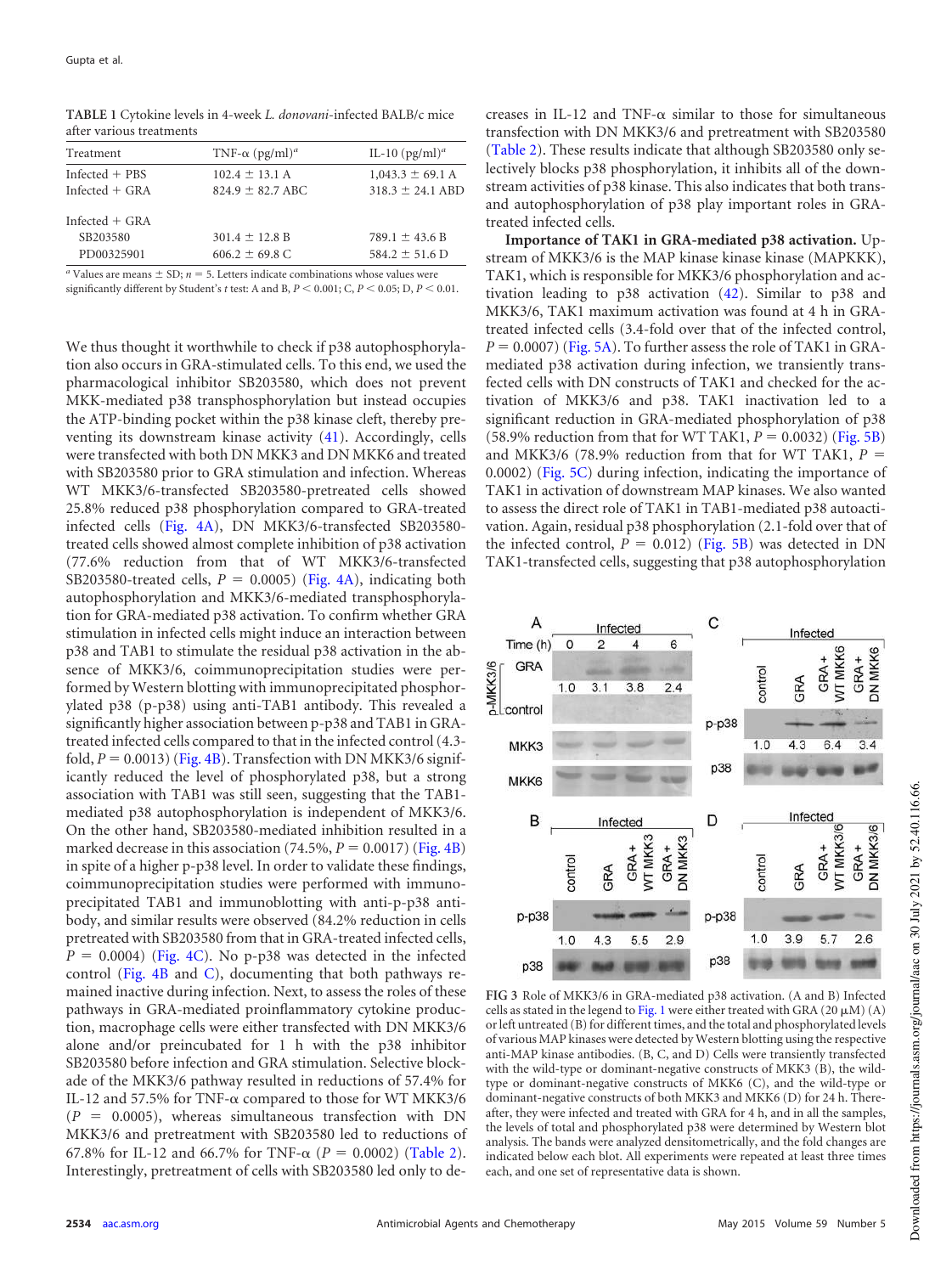

<span id="page-4-0"></span>**FIG 4** p38 autophosphorylation in GRA-stimulated cells. (A) RAW 264.7 cells were transiently transfected with either WT or DN MKK3/6 expression plasmids  $(24 h)$  and treated with SB203580 (30  $\mu$ M) for 1 h before infection and stimulation with GRA (4 h). The levels of total and phosphorylated p38 were determined by Western blotting. (B) Cells were treated as described for panel A. Cell lysates were then subjected to immunoprecipitation by anti-p-p38 antibody and Western blotting using anti-TAB1 antibody. (C) Cells were treated as stated for panel A. Cell lysates were then subjected to immunoprecipitation by anti-TAB1 antibody and Western blotting using anti-p-p38 antibody. The bands were analyzed densitometrically, and the fold changes are indicated below each blot. All experiments were repeated at least three times each, and one set of representative data is shown. IP, immunoprecipitation using the indicated antibody (Ab); IB, immunoblot analysis using the indicated Ab.

may not depend on TAK1. SB203580 treatment led to a further decline in the p38 phosphorylation status in DN TAK1-transfected cells, suggesting thereby that TAB1-mediated p38 autophosphorylation is independent of TAK1 (80.1% decrease from that in WT TAK1-transfected cells,  $P = 0.0007$ ) [\(Fig. 5D\)](#page-4-2). To further ascertain the role of TAK1 in GRA-mediated antileishmanial activity, DN TAK1-transfected and infected cells were treated with GRA, and parasite survival was measured. GRA-mediated parasite killing was markedly attenuated in DN TAK1-transfected cells (63.1% decrease in parasite killing from that in WT TAK1 transfected cells,  $P = 0.0007$  [\(Table 3\)](#page-5-0), indicating the importance of TAK1 in the antileishmanial effect of GRA. Interestingly, when DN TAK1-transfected cells were subjected to SB203580 treatment, a 72.9% reduction in parasite killing was observed compared to that in WT TAK1-transfected cells ( $P = 0.0003$ ) [\(Table](#page-5-0) [3\)](#page-5-0). Therefore, both autophosphorylation and transphosphorylation of p38 take place in GRA-treated infected cells, and as for cytokine levels, parasite killing is also regulated by TAK1-dependent and TAB-mediated signaling.

**MyD88, IRAK1, and TRAF6 play important roles in antileishmanial activity of GRA.**Involvement of the TAK1-MKK3/6 p38 pathway in the GRA-mediated antileishmanial response led us to check the further upstream molecules TRAF6, IRAK1, and MyD88, which are known for TAK1-mediated NF-KB and MAPK activation [\(25,](#page-7-12) [26,](#page-7-13) [43\)](#page-7-30). We thus transiently transfected cells with DN constructs of MyD88, IRAK1, and TRAF6, which severely impaired the parasite-killing ability (66.7%, 69.6%, and 65.6% reduced parasite killing, respectively, compared to those for the WT constructs of MyD88, IRAK1, and TRAF6,  $P = 0.0003$ ,  $P =$ 

<span id="page-4-1"></span>**TABLE 2** Cytokine levels in infected RAW 264.7 macrophages after various treatments

| Treatment              | IL-12 $(pg/ml)^a$    | TNF- $\alpha$ (pg/ml) <sup>a</sup> |
|------------------------|----------------------|------------------------------------|
| Infected               | $79.8 \pm 8.1$       | $34.2 \pm 3.6$                     |
| Infected $+$ GRA       | $282.3 \pm 13.2$     | $207.6 \pm 21.6$                   |
| Infected $+$ GRA       |                      |                                    |
| WT MKK3/6              | $328.3 \pm 28.2$ ABC | $231.3 \pm 20.1$ ABC               |
| DN MKK3/6              | $139.7 \pm 13.8$ A   | $98.3 \pm 10.2$ A                  |
| SB203580               | $113.7 \pm 10.4 B$   | $78.3 \pm 7.8$ B                   |
| $DN$ MKK3/6 + SB203580 | $105.7 \pm 9.5$ C    | $77.2 \pm 7.3$ C                   |

<sup>*a*</sup> Values are means  $\pm$  SD;  $n = 3$ . Letters indicate combinations whose values were significantly different by Student's  $t$  test at  $P \leq 0.001$ .

0.0004, and  $P = 0.0004$ , respectively), indicating that the antileishmanial activity of GRA is dependent upon the upstream signaling molecules MyD88, IRAK1, and TRAF6 [\(Table 3\)](#page-5-0). The GRA-induced p38 activation was also severely impaired in DN MyD88-, DN IRAK1-, and DN TRAF6-transfected cells (55.1%, 51.9%, and 53.1% decreases, respectively, compared to those for WT construct-transfected GRA-treated infected cells,  $P = 0.0016$ ,  $P = 0.0055$ , and  $P = 0.0024$ , respectively), suggesting thereby the involvement of MyD88 signaling in the GRA-mediated activation of p38 [\(Fig. 6A\)](#page-5-1). Next we wanted to study the status of TLR2 and TLR4, the ultimate upstream receptors primarily implicated in the proinflammatory response against *Leishmania* [\(32,](#page-7-19) [33\)](#page-7-20). For this, we used an *in vitro* siRNA knockdown system for TLR2 and TLR4. As seen in [Fig. 6B](#page-5-1) and [C,](#page-5-1) TLR2 and TLR4 were effectively down-



<span id="page-4-2"></span>**FIG 5** Role of TAK1 in GRA-mediated antileishmanial activity. (A) RAW 264.7 cells were infected with *L. donovani* and treated with 20  $\mu$ M GRA for various time periods, and the levels of total and phosphorylated TAK1 were determined by Western blotting. (B and C) Cells were transiently transfected with WT or DN TAK1 expression plasmid (24 h) and then infected with *L. donovani* and treated with GRA (4 h). The levels of total and phosphorylated p38 (B) and MKK3/6 (C) were determined by Western blotting. (D) WT or DN TAK1-transfected cells were treated with SB203580 for 1 h before infection, and GRA stimulation and total and phosphorylated p38 levels were determined by Western blotting. The bands were analyzed densitometrically, and fold changes are indicated below each blot. All experiments were repeated at least three times each and one set of representative data is shown.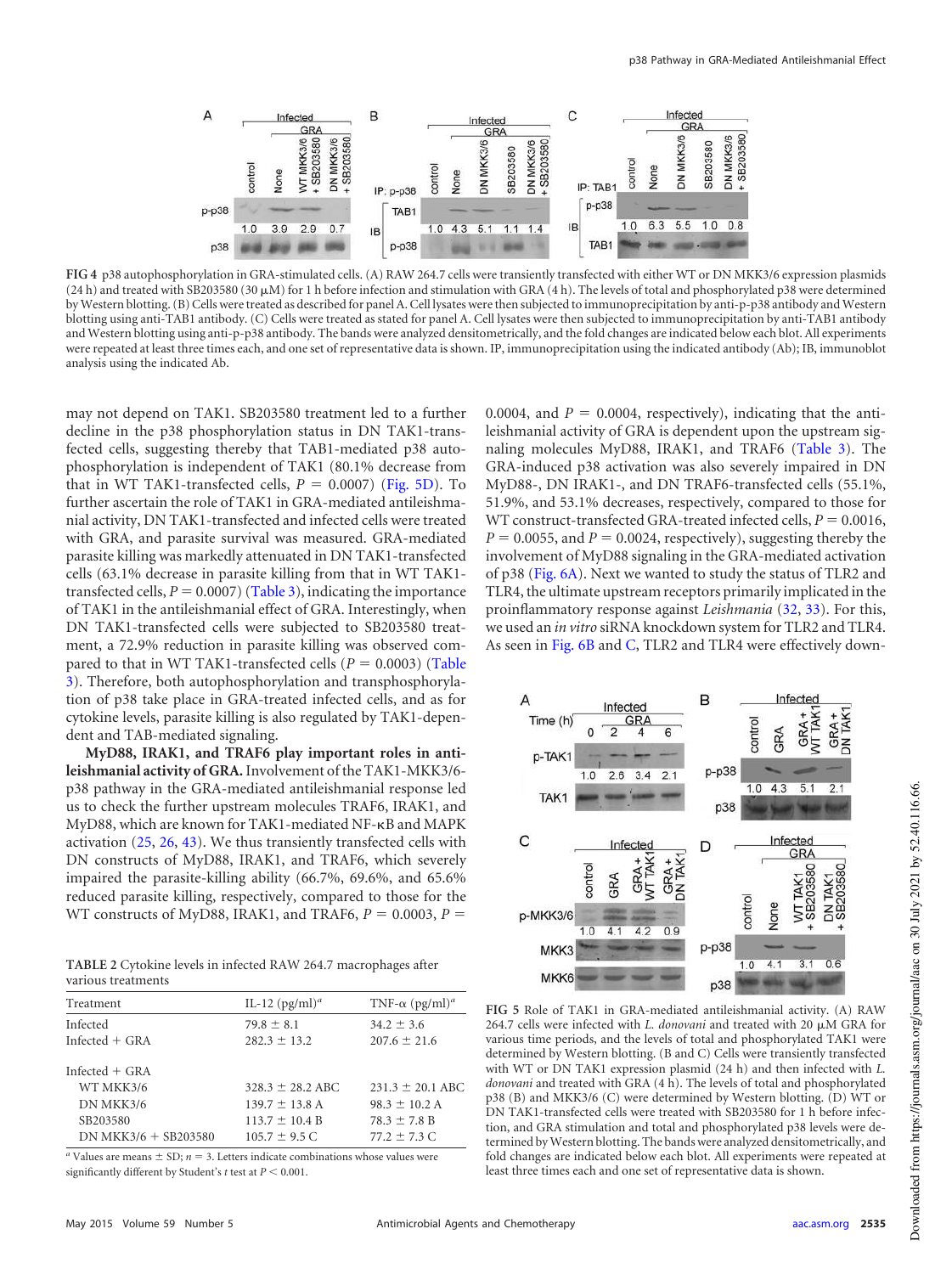<span id="page-5-0"></span>

| TABLE 3 Parasite loads in infected macrophages during various |  |
|---------------------------------------------------------------|--|
| treatments                                                    |  |

| Treatment              | No. of amastigotes/100 macrophages <sup>a</sup> |
|------------------------|-------------------------------------------------|
| Infected               | $356.3 \pm 29.8$                                |
| Infected $+$ GRA       | $79.1 \pm 8.5$                                  |
| Infected $+$ GRA       |                                                 |
| WT TAK1                | $88.0 \pm 9.1$ AB                               |
| <b>DN TAK1</b>         | $238.3 \pm 26.5$ A                              |
| $DN$ TAK1 $+$ SB203580 | $324.7 \pm 33.9$ B                              |
| WT MyD88               | $64.3 \pm 7.2$ C                                |
| DN MyD88               | $193.0 \pm 18.0 \text{ C}$                      |
| WT IRAK1               | $56.7 \pm 4.9$ D                                |
| <b>DN IRAK1</b>        | $186.3 \pm 19.5$ D                              |
| WT TRAF6               | $83.1 \pm 9.9$ E                                |
| <b>DN TRAF6</b>        | $241.1 \pm 23.8$ E                              |
| Scrambled TLR2 siRNA   | $78.3 \pm 8.1$ F                                |
| TLR2 siRNA             | $219.0 \pm 22.3 \text{ F}$                      |
| Scrambled TLR4 siRNA   | $86.3 \pm 9.2$ G                                |
| TLR4 siRNA             | $231.3 \pm 23.5$ G                              |

 $a$  Values are means  $\pm$  SD;  $n = 3$ . Letters indicate combinations whose values were significantly different by Student's  $t$  test at  $P \leq 0.001$ .

regulated by the respective siRNAs (82.5% and 83.3% reductions, respectively, compared with those for the control siRNA-treated cells,  $P = 0.0002$  and  $P = 0.0004$ , respectively). The siRNA-mediated inhibition of either TLR2 or TLR4 significantly reduced the  $NF-\kappa B$  reporter activity (57.1% and 54.6% reductions, respectively, from those for the scrambled siRNA control,  $P = 0.0009$ and  $P = 0.0007$ , respectively) [\(Fig. 6D\)](#page-5-1) and parasite killing (64.3%) and 62.8% reductions from those for scrambled siRNA control, *P*  $= 0.0005$  and  $P = 0.0006$ , respectively) [\(Table 3\)](#page-5-0) in GRA-administered infected cells. All of these results collectively demonstrate that GRA exerts its antileishmanial effect by activating the TLR2 and TLR4-mediated MyD88-dependent TAK1–MKK–p38 – NF- $\kappa$ B pathway.

#### **DISCUSSION**

GRA is a natural compound which decreases parasite burden to a great extent [\(8,](#page-6-7) [44\)](#page-7-31). Recently, GRA has been shown to induce Th1 immunological adjuvant activity in *Candida albicans* infection [\(45,](#page-7-32) [46\)](#page-7-33). GRA treatment showed enhanced expression of iNOS, NF- $\kappa$ B, and IL-12 [\(47,](#page-7-34) [48\)](#page-7-35) and shifted the kinase/phosphatase balance toward kinases, where p38 plays a pivotal role [\(8\)](#page-6-7). But in order for GRA to be used as a drug, it is of utmost importance to know its precise mode of action, which called for a deeper understanding of the activation of p38 MAPK by GRA. The results of the present study demonstrated that TLR2/4-MyD88-dependent TAK1-MKK3/6-mediated canonical activation and TAB-mediated noncanonical activation are crucial for GRA-mediated p38 – NF- $\kappa$ B activation and its antiparasitic effects.

p38 belongs to the MAPK family, the members of which are known to regulate a variety of stress responses in a wide range of organisms [\(49](#page-7-36)[–](#page-8-0)[51\)](#page-8-1). p38 pathway activation has been shown to play an important role in *Leishmania* elimination [\(52\)](#page-8-2). Moreover, p38 activation by sodium antimony gluconate treatment has been shown to induce NO production, thereby inhibiting parasite survival within the macrophages [\(53\)](#page-8-3). Our previous study revealed the importance of p38 in GRA-mediated antileishmanial activity [\(8\)](#page-6-7). Activation of the p38 pathway is a result of a series of phosphorylation events involving proximal upstream MAPKKs such as MKK3, MKK6, and MKK4/MKK7 [\(54,](#page-8-4) [55\)](#page-8-5). In our study, we observed that MKK3/6 activation was indeed dampened in infection, and GRA treatment increased both the kinetics and extent of induction of MKK3/6, indicating the importance of these kinase kinases in p38 activation. On the other hand, no induction of MKK4/7 was observed in GRA-stimulated infected macrophage cells, which is in line with the earlier observation that JNK phosphorylation, downstream of MKK4/7, was not seen. As MKK3/6 specifically phosphorylates p38, downregulation of these kinases should be able to completely abrogate p38 activation in GRAstimulated cells. Instead, we observed that dual transfection with the dominant-negative constructs of MKK3 and MKK6 did not



<span id="page-5-1"></span>**FIG 6** Importance of TLR-MyD88-IRAK1-TRAF6 axis in GRA-mediated antileishmanial response. (A) Cells were transiently transfected with the indicated constructs, infected with *L. donovani*, and stimulated with GRA for 4 h. Cells were lysed and processed for p38 expression and phosphorylation by Western blotting. (B to D) To determine the effect of TLR inhibition, macrophages were transfected (24 h) with either TLR2 siRNA (B) or TLR4 siRNA (C), and TLR expression was determined by Western blotting. Cells were transiently transfected with TLR2 or TLR4 siRNA, respectively, infected with *L. donovani*, stimulated with GRA for 4 h, and processed for determination of NF-KB luciferase activity (D). The bands were analyzed densitometrically, and fold changes are indicated below each blot. All experiments were repeated at least three times each, and one set of representative data is shown. Error bars represent means  $\pm$  SD;  $n = 3$ . *P* 0.001; Student's *t* test.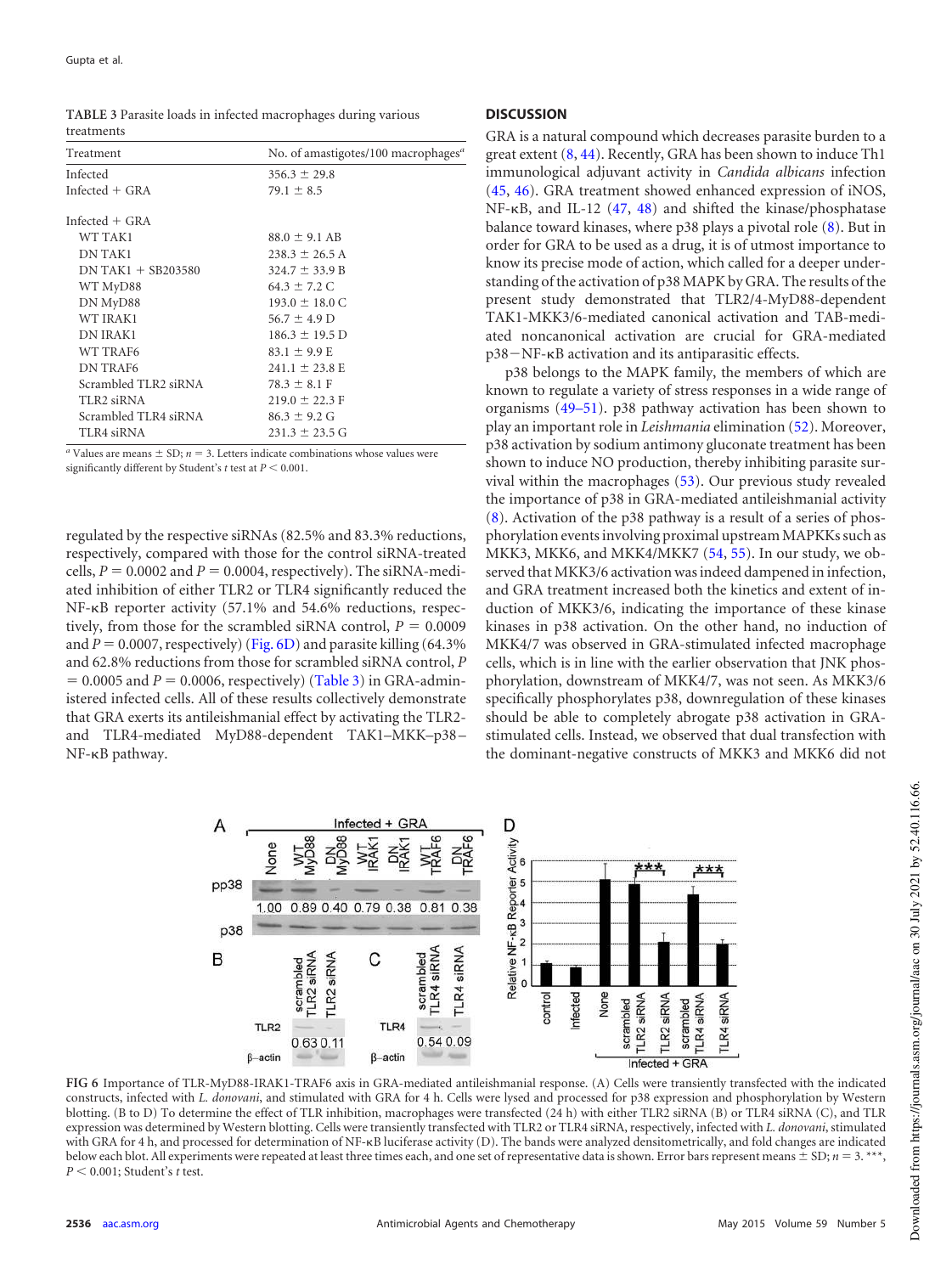

<span id="page-6-12"></span>**FIG 7** Schematic representation depicting mechanistic details of GRA-mediated host cell activation. *Leishmania* inhibits proinflammatory cytokine production and host cell activation. GRA treatment resulted in both (i) TLR2/4- MyD88-IRAK-TRAF6-TAK1-dependent MKK3/6-mediated canonical p38 activation and (ii) TAB1-dependent noncanonical p38 activation. Overall, p38 activation by GRA thus leads to proinflammatory cytokine production and host cell activation.

completely inhibit p38 activation, and thus we looked for an additional p38 activation mechanism in GRA-stimulated cells. We then discovered the possible existence of MKK3/6-independent p38 kinase activation by GRA. Further investigation revealed that TAB1 directly binds to p38, leading to its autophosphorylation in a MKK3/6-independent but SB203580-sensitive manner. Several other reports also implicated TAB1 in p38 activation [\(56,](#page-8-6) [57\)](#page-8-7). TAB1 is normally known to function in TAK1 activation [\(22,](#page-7-9) [42\)](#page-7-29), but other reports suggest a TAB splice variant that may selectively activate p38 [\(58\)](#page-8-8). Our data indicated that indeed there is a strong association between TAB1 and p38 which might have contributed to the residual p38 phosphorylation seen in DN MKK3/6-transfected cells. It has been shown that activation of p38 in the MKK3/ 6-independent manner leads to IL-12 production in *Toxoplasma gondii* infection [\(59\)](#page-8-9). Thus, it might be suggested that noncanonical p38 activation also contributes to the proinflammatory responses generated in GRA-stimulated cells.

TAK1 is an important member of the MAP kinase kinase kinase family of enzymes which is upstream of MKK3/6 and is known to play a critical role in  $p38$  and NF- $\kappa$ B activation [\(21,](#page-7-8) [22\)](#page-7-9). The kinetics of TAK1 activation in GRA-stimulated cells matched that of MKK3/6 activation, which was significantly reversed in DN TAK1-transfected cells. The antileishmanial activity of GRA can be attributed to this vital MAPKKK, as DN TAK1-transfected cells also showed considerable decreases in parasite numbers after GRA treatment. The fact that the GRA-induced antileishmanial response relies on TAK1 activation and that this may in turn rely on the TLR-MyD88-TRAF6 axis prompted us to look further into this pathway. MyD88 has been implicated in the control of infection as MyD88-deficient mice showed impaired T-cell responses and protective immunity [\(11\)](#page-6-10). Moreover, *Leishmania major*infection in MyD88-deficient mice showed progressive lesions with dominant Th2 responses [\(12\)](#page-6-11). Silencing of TLR, MyD88, or IRAK1 has been shown to downregulate TNF and NO production in IFN--primed macrophages infected with *Leishmania* promastigotes [\(13\)](#page-7-0). Thus, for comprehensive elucidation of the role of this pathway in GRA-mediated responses, we used WT and

DN constructs of TRAF6, IRAK1, and MyD88, which revealed the involvement of these signaling components in GRA-mediated p38 activation and parasite killing. Further analysis also confirmed that TLR2 and TLR4 were the potential receptors for the GRAmediated regulation and also seemed indispensable for effective parasite killing. One other report suggests involvement of TLR4 in GRA-mediated activity [\(60\)](#page-8-10), but inhibition studies revealed roles for both TLR2 and TLR4 in GRA-mediated antileishmanial activity.

In summary, GRA triggers phosphorylation of p38 in macrophages via two different mechanisms: (i) through an MAPKKdependent TLR-MyD88-TAK1-mediated axis and (ii) through an MKK-independent TAB1-mediated pathway [\(Fig. 7\)](#page-6-12). Apart from providing detailed mechanistic insight for GRA, this study also opens up new avenues for future development of additional compounds where the knowledge of the immunomodulatory pathways may help to generate new drugs effective against intracellular parasites.

# **ACKNOWLEDGMENTS**

This work was supported by the University Grants Commission, Council of Scientific and Industrial Research (CSIR), Department of Science and Technology (SB/SO/BB-00055/2013 and SERB/F/4467/2013-14) and a J. C. Bose Fellowship, Government of India.

### <span id="page-6-0"></span>**REFERENCES**

- 1. **Croft SL, Coombs GH.** 2003. Leishmaniasis— current chemotherapy and recent advances in the search for novel drugs. Trends Parasitol **19:**502– 508. http://dx.doi.org/10.1016/j.pt.2003.09.008.
- <span id="page-6-1"></span>2. **Singh S, Sivakumar R.** 2004. Challenges and new discoveries in the treatment of leishmaniasis. J Infect Chemother **10:**307–315. http://dx.doi.org /10.1007/s10156-004-0348-9.
- <span id="page-6-2"></span>3. **Ukil A, Biswas A, Das T, Das PK.** 2005. 18 Beta-glycyrrhetinic acid triggers curative Th1 response and nitric oxide up-regulation in experimental visceral leishmaniasis associated with the activation of NF-kappa B. J Immunol **175:**1161–1169. http://dx.doi.org/10.4049/jimmunol.175.2 .1161.
- <span id="page-6-3"></span>4. **Rossi T, Galatulas I, Bossa R, Tampieri A, Tartoni P, Baggio G, Ruberto AI, Castelli M.** 1995. Influence of glycyrrhizin on the evolution and respiration of Ehrlich ascites tumour cells. In Vivo **9:**183–186.
- <span id="page-6-4"></span>5. **Jeong HG, You HJ, Park SJ, Moon AR, Chung YC, Kang SK, Chun HK.** 2002. Hepatoprotective effects of 18beta-glycyrrhetinic acid on carbon tetrachloride-induced liver injury: inhibition of cytochrome P450 2E1 expression. Pharmacol Res **46:**221–227. http://dx.doi.org/10.1016/S1043 -6618(02)00121-4.
- <span id="page-6-6"></span><span id="page-6-5"></span>6. **Farina C, Pinza M, Pifferi G.** 1998. Synthesis and anti-ulcer activity of new derivatives of glycyrrhetic, oleanolic and ursolic acids. Farmaco **53:** 22–32. http://dx.doi.org/10.1016/S0014-827X(97)00013-X.
- 7. **Kroes BH, Beukelman CJ, van den Berg AJ, Wolbink GJ, van Dijk H, Labadie RP.** 1997. Inhibition of human complement by betaglycyrrhetinic acid. Immunology **90:**115–120. http://dx.doi.org/10.1046/j .1365-2567.1997.00131.x.
- <span id="page-6-7"></span>8. **Ukil A, Kar S, Srivastav S, Ghosh K, Das PK.** 2011. Curative effect of 18beta-glycyrrhetinic acid in experimental visceral leishmaniasis depends on phosphatase-dependent modulation of cellular MAP kinases. PLoS One **6:**e29062. http://dx.doi.org/10.1371/journal.pone.0029062.
- <span id="page-6-8"></span>9. **Kyriakis JM, Avruch J.** 2001. Mammalian mitogen-activated protein kinase signal transduction pathways activated by stress and inflammation. Physiol Rev **81:**807– 869.
- <span id="page-6-10"></span><span id="page-6-9"></span>10. **Karin M, Liu Z, Zandi E.** 1997. AP-1 function and regulation. Curr Opin Cell Biol **9:**240 –246. http://dx.doi.org/10.1016/S0955-0674(97)80068-3.
- <span id="page-6-11"></span>11. **Ip YT, Davis RJ.** 1998. Signal transduction by the c-Jun N-terminal kinase (JNK)–from inflammation to development. Curr Opin Cell Biol **10:**205– 219. http://dx.doi.org/10.1016/S0955-0674(98)80143-9.
- 12. **Dérijard B, Raingeaud J, Barrett T, Wu IH, Han J, Ulevitch RJ, Davis RJ.** 1995. Independent human MAP-kinase signal transduction pathways defined by MEK and MKK isoforms. Science **267:**682– 685. http://dx.doi .org/10.1126/science.7839144.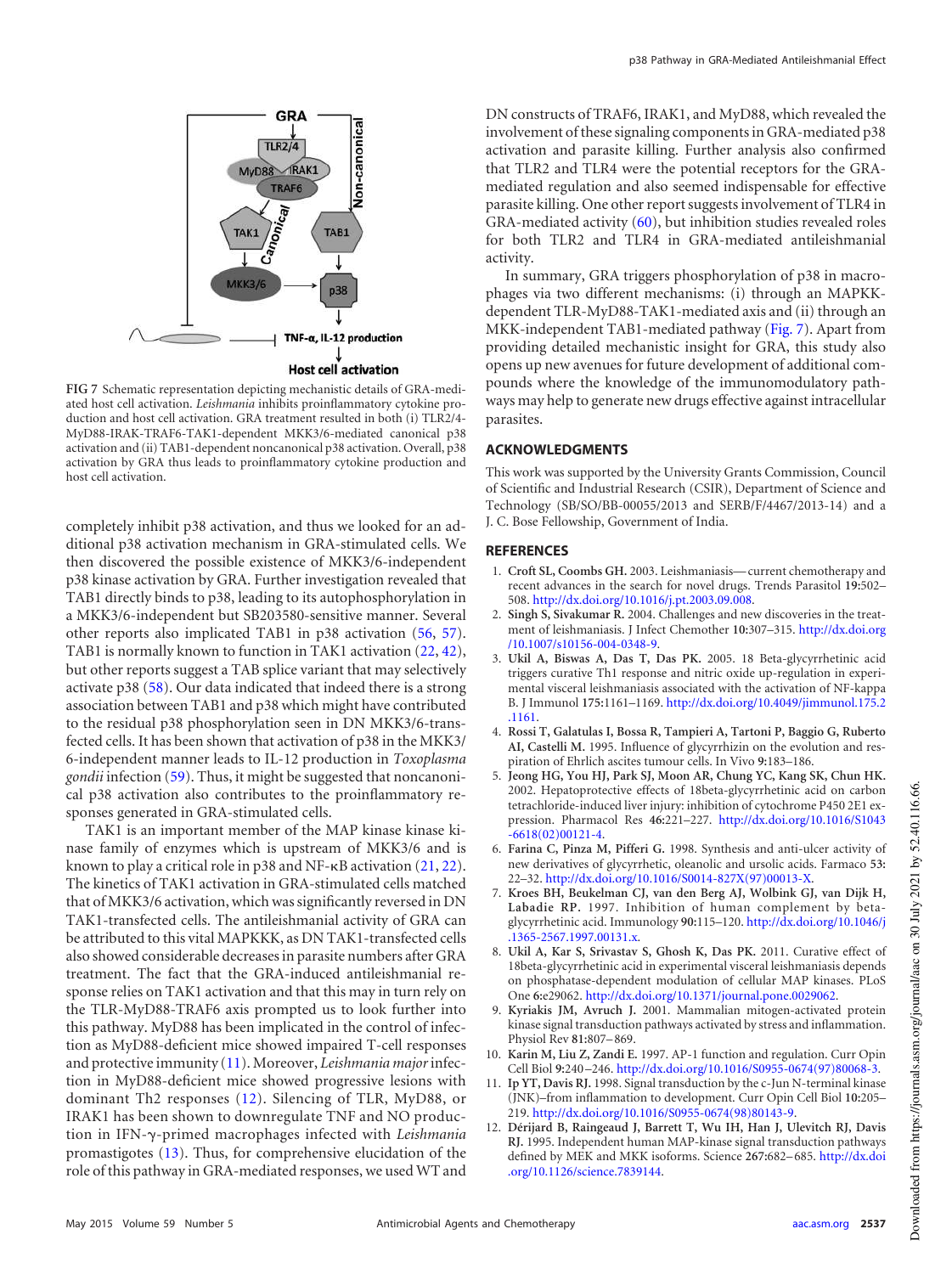- <span id="page-7-0"></span>13. **Lin A, Minden A, Martinetto H, Claret FX, Lange-Carter C, Mercurio F, Johnson GL, Karin M.** 1995. Identification of a dual specificity kinase that activates the Jun kinases and p38-Mpk2. Science **268:**286 –290. http: //dx.doi.org/10.1126/science.7716521.
- <span id="page-7-1"></span>14. **Sánchez I, Hughes RT, Mayer BJ, Yee K, Woodgett JR, Avruch J, Kyriakis JM, Zon LI.** 1994. Role of SAPK/ERK kinase-1 in the stressactivated pathway regulating transcription factor c-Jun. Nature **372:**794 – 798. http://dx.doi.org/10.1038/372794a0.
- <span id="page-7-2"></span>15. **Winston BW, Remigio LK, Riches DW.** 1995. Preferential involvement of MEK1 in the tumor necrosis factor-alpha-induced activation of p42mapk/erk2 in mouse macrophages. J Biol Chem **270:**27391–27394. http://dx.doi.org/10.1074/jbc.270.46.27391.
- <span id="page-7-3"></span>16. **Herlaar E, Brown Z.** 1999. p38 MAPK signalling cascades in inflammatory disease. Mol Med Today **5:**439 – 447. http://dx.doi.org/10.1016/S1357 -4310(99)01544-0.
- <span id="page-7-4"></span>17. **Wysk M, Yang DD, Lu HT, Flavell RA, Davis RJ.** 1999. Requirement of mitogen-activated protein kinase kinase 3 (MKK3) for tumor necrosis factor-induced cytokine expression. Proc Natl Acad Sci U S A 96:3763-3768. http://dx.doi.org/10.1073/pnas.96.7.3763.
- <span id="page-7-5"></span>18. **Lu HT, Yang DD, Wysk M, Gatti E, Mellman I, Davis RJ, Flavell RA.** 1999. Defective IL-12 production in mitogen-activated protein (MAP) kinase kinase 3 (Mkk3)-deficient mice. EMBO J **18:**1845–1857. http://dx .doi.org/10.1093/emboj/18.7.1845.
- <span id="page-7-6"></span>19. **Tumang MC, Keogh C, Moldawer LL, Helfgott DC, Teitelbaum R, Hariprashad J, Murray HW.** 1994. Role and effect of TNF-alpha in experimental visceral leishmaniasis. J Immunol **153:**768 –775.
- <span id="page-7-7"></span>20. **Murray HW, Tsai CW, Liu J, Ma X.** 2006. Responses to *Leishmania donovani* in mice deficient in interleukin-12 (IL-12), IL-12/IL-23, or IL-18. Infect Immun **74:**4370 – 4374. http://dx.doi.org/10.1128/IAI.00422-06.
- <span id="page-7-9"></span><span id="page-7-8"></span>21. **Davis RJ.** 2000. Signal transduction by the JNK group of MAP kinases. Cell **103:**239 –252. http://dx.doi.org/10.1016/S0092-8674(00)00116-1.
- 22. **Wang C, Deng L, Hong M, Akkaraju GR, Inoue J, Chen ZJ.** 2001. TAK1 is a ubiquitin-dependent kinase of MKK and IKK. Nature **412:**346 –351. http://dx.doi.org/10.1038/35085597.
- <span id="page-7-10"></span>23. **Deng L, Wang C, Spencer E, Yang L, Braun A, You J, Slaughter C, Pickart C, Chen ZJ.** 2000. Activation of the IkappaB kinase complex by TRAF6 requires a dimeric ubiquitin-conjugating enzyme complex and a unique polyubiquitin chain. Cell **103:**351–361. http://dx.doi.org/10.1016 /S0092-8674(00)00126-4.
- <span id="page-7-12"></span><span id="page-7-11"></span>24. **Akira S.** 2003. Toll-like receptor signaling. J Biol Chem **278:**38105–38108. http://dx.doi.org/10.1074/jbc.R300028200.
- 25. **Kanayama A, Seth RB, Sun L, Ea CK, Hong M, Shaito A, Chiu YH, Deng L, Chen ZJ.** 2004. TAB2 and TAB3 activate the NF-kappaB pathway through binding to polyubiquitin chains. Mol Cell **15:**535–548. http://dx .doi.org/10.1016/j.molcel.2004.08.008.
- <span id="page-7-13"></span>26. **Jiang Z, Ninomiya-Tsuji J, Qian Y, Matsumoto K, Li X.** 2002. Interleukin-1 (IL-1) receptor-associated kinase-dependent IL-1-induced signaling complexes phosphorylate TAK1 and TAB2 at the plasma membrane and activate TAK1 in the cytosol. Mol Cell Biol **22:**7158 –7167. http://dx .doi.org/10.1128/MCB.22.20.7158-7167.2002.
- <span id="page-7-15"></span><span id="page-7-14"></span>27. **Tuon FF, Amato VS, Bacha HA, Almusawi T, Duarte MI, Amato Neto V.** 2008. Toll-like receptors and leishmaniasis. Infect Immun **76:**866 – 872. http://dx.doi.org/10.1128/IAI.01090-07.
- 28. **de Veer MJ, Curtis JM, Baldwin TM, DiDonato JA, Sexton A, Mc-Conville MJ, Handman E, Schofield L.** 2003. MyD88 is essential for clearance of *Leishmania major*: possible role for lipophosphoglycan and Toll-like receptor 2 signaling. Eur J Immunol **33:**2822–2831. http://dx.doi .org/10.1002/eji.200324128.
- <span id="page-7-16"></span>29. **Kropf P, Freudenberg MA, Modolell M, Price HP, Herath S, Antoniazi S, Galanos C, Smith DF, Muller I.** 2004. Toll-like receptor 4 contributes to efficient control of infection with the protozoan parasite *Leishmania major*. Infect Immun **72:**1920 –1928. http://dx.doi.org/10.1128/IAI.72.4 .1920-1928.2004.
- <span id="page-7-18"></span><span id="page-7-17"></span>30. **Liese J, Schleicher U, Bogdan C.** 2007. TLR9 signaling is essential for the innate NK cell response in murine cutaneous leishmaniasis. Eur J Immunol **37:**3424 –3434. http://dx.doi.org/10.1002/eji.200737182.
- 31. **Schleicher U, Liese J, Knippertz I, Kurzmann C, Hesse A, Heit A, Fischer JA, Weiss S, Kalinke U, Kunz S, Bogdan C.** 2007. NK cell activation in visceral leishmaniasis requires TLR9, myeloid DCs, and IL-12, but is independent of plasmacytoid DCs. J Exp Med **204:**893–906. http://dx.doi.org/10.1084/jem.20061293.
- <span id="page-7-19"></span>32. **Srivastav S, Kar S, Chande AG, Mukhopadhyaya R, Das PK.** 2012. *Leishmania donovani* exploits host deubiquitinating enzyme A20, a nega-

tive regulator of TLR signaling, to subvert host immune response. J Immunol **189:**924 –934. http://dx.doi.org/10.4049/jimmunol.1102845.

- <span id="page-7-20"></span>33. **Gupta P, Giri J, Srivastav S, Chande AG, Mukhopadhyaya R, Das PK, Ukil A.** 2014. *Leishmania donovani* targets tumor necrosis factor receptorassociated factor (TRAF) 3 for impairing TLR4-mediated host response. FASEB J **28:**1756 –1768. http://dx.doi.org/10.1096/fj.13-238428.
- <span id="page-7-21"></span>34. **Flandin JF, Chano F, Descoteaux A.** 2006. RNA interference reveals a role for TLR2 and TLR3 in the recognition of *Leishmania donovani* promastigotes by interferon-gamma-primed macrophages. Eur J Immunol **36:**411– 420. http://dx.doi.org/10.1002/eji.200535079.
- <span id="page-7-22"></span>35. **Murray HW, Miralles GD, Stoeckle MY, McDermott DF.** 1993. Role and effect of IL-2 in experimental visceral leishmaniasis. J Immunol **151:**929 – 938.
- <span id="page-7-23"></span>36. **Jensen LE, Muzio M, Mantovani A, Whitehead AS.** 2000. IL-1 signaling cascade in liver cells and the involvement of a soluble form of the IL-1 receptor accessory protein. J Immunol **164:**5277–5286. http://dx.doi.org /10.4049/jimmunol.164.10.5277.
- <span id="page-7-24"></span>37. **Muzio M, Ni J, Feng P, Dixit VM.** 1997. IRAK (Pelle) family member IRAK-2 and MyD88 as proximal mediators of IL-1 signaling. Science **278:** 1612–1615. http://dx.doi.org/10.1126/science.278.5343.1612.
- <span id="page-7-25"></span>38. **Ishida T, Mizushima S, Azuma S, Kobayashi N, Tojo T, Suzuki K, Aizawa S, Watanabe T, Mosialos G, Kieff E, Yamamoto T, Inoue J.** 1996. Identification of TRAF6, a novel tumor necrosis factor receptorassociated factor protein that mediates signaling from an amino-terminal domain of the CD40 cytoplasmic region. J Biol Chem **271:**28745–28748. http://dx.doi.org/10.1074/jbc.271.46.28745.
- <span id="page-7-26"></span>39. **Shibuya H, Yamaguchi K, Shirakabe K, Tonegawa A, Gotoh Y, Ueno N, Irie K, Nishida E, Matsumoto K.** 1996. TAB1: an activator of the TAK1 MAPKKK in TGF-beta signal transduction. Science **272:**1179 –1182. http: //dx.doi.org/10.1126/science.272.5265.1179.
- <span id="page-7-27"></span>40. **Ge B, Gram H, Di Padova F, Huang B, New L, Ulevitch RJ, Luo Y, Han J.** 2002. MAPKK-independent activation of p38alpha mediated by TAB1 dependent autophosphorylation of p38alpha. Science **295:**1291–1294. http://dx.doi.org/10.1126/science.1067289.
- <span id="page-7-28"></span>41. **Gum RJ, McLaughlin MM, Kumar S, Wang Z, Bower MJ, Lee JC, Adams JL, Livi GP, Goldsmith EJ, Young PR.** 1998. Acquisition of sensitivity of stress-activated protein kinases to the p38 inhibitor, SB 203580, by alteration of one or more amino acids within the ATP binding pocket. J Biol Chem **273:**15605–15610. http://dx.doi.org/10.1074/jbc.273 .25.15605.
- <span id="page-7-29"></span>42. **Yamaguchi K, Shirakabe K, Shibuya H, Irie K, Oishi I, Ueno N, Taniguchi T, Nishida E, Matsumoto K.** 1995. Identification of a member of the MAPKKK family as a potential mediator of TGF-beta signal transduction. Science **270:**2008 –2011. http://dx.doi.org/10.1126/science.270 .5244.2008.
- <span id="page-7-30"></span>43. **Takaesu G, Kishida S, Hiyama A, Yamaguchi K, Shibuya H, Irie K, Ninomiya-Tsuji J, Matsumoto K.** 2000. TAB2, a novel adaptor protein, mediates activation of TAK1 MAPKKK by linking TAK1 to TRAF6 in the IL-1 signal transduction pathway. Mol Cell **5:**649 – 658. http://dx.doi.org /10.1016/S1097-2765(00)80244-0.
- <span id="page-7-31"></span>44. **Bhattacharjee S, Bhattacharjee A, Majumder S, Majumdar SB, Majumdar S.** 2012. Glycyrrhizic acid suppresses Cox-2-mediated antiinflammatory responses during *Leishmania donovani* infection. J Antimicrob Chemother **67:**1905–1914. http://dx.doi.org/10.1093/jac/dks159.
- <span id="page-7-32"></span>45. **Kim J, Joo I, Kim H, Han Y.** 2013. 18beta-glycyrrhetinic acid induces immunological adjuvant activity of Th1 against *Candida albicans* surface mannan extract. Phytomedicine **20:**951–955. http://dx.doi.org/10.1016/j .phymed.2013.04.008.
- <span id="page-7-33"></span>46. **Utsunomiya T, Kobayashi M, Ito M, Pollard RB, Suzuki F.** 2000. Glycyrrhizin improves the resistance of MAIDS mice to opportunistic infection of *Candida albicans* through the modulation of MAIDSassociated type 2 T cell responses. Clin Immunol **95:**145–155. http://dx .doi.org/10.1006/clim.2000.4854.
- <span id="page-7-35"></span><span id="page-7-34"></span>47. **Jeong HG, Kim JY.** 2002. Induction of inducible nitric oxide synthase expression by 18beta-glycyrrhetinic acid in macrophages. FEBS Lett **513:** 208 –212. http://dx.doi.org/10.1016/S0014-5793(02)02311-6.
- 48. **Dai JH, Iwatani Y, Ishida T, Terunuma H, Kasai H, Iwakula Y, Fujiwara H, Ito M.** 2001. Glycyrrhizin enhances interleukin-12 production in peritoneal macrophages. Immunology **103:**235–243. http://dx.doi.org/10 .1046/j.1365-2567.2001.01224.x.
- <span id="page-7-36"></span>49. **Kyriakis JM.** 1999. Making the connection: coupling of stress-activated ERK/MAPK (extracellular-signal-regulated kinase/mitogen-activated